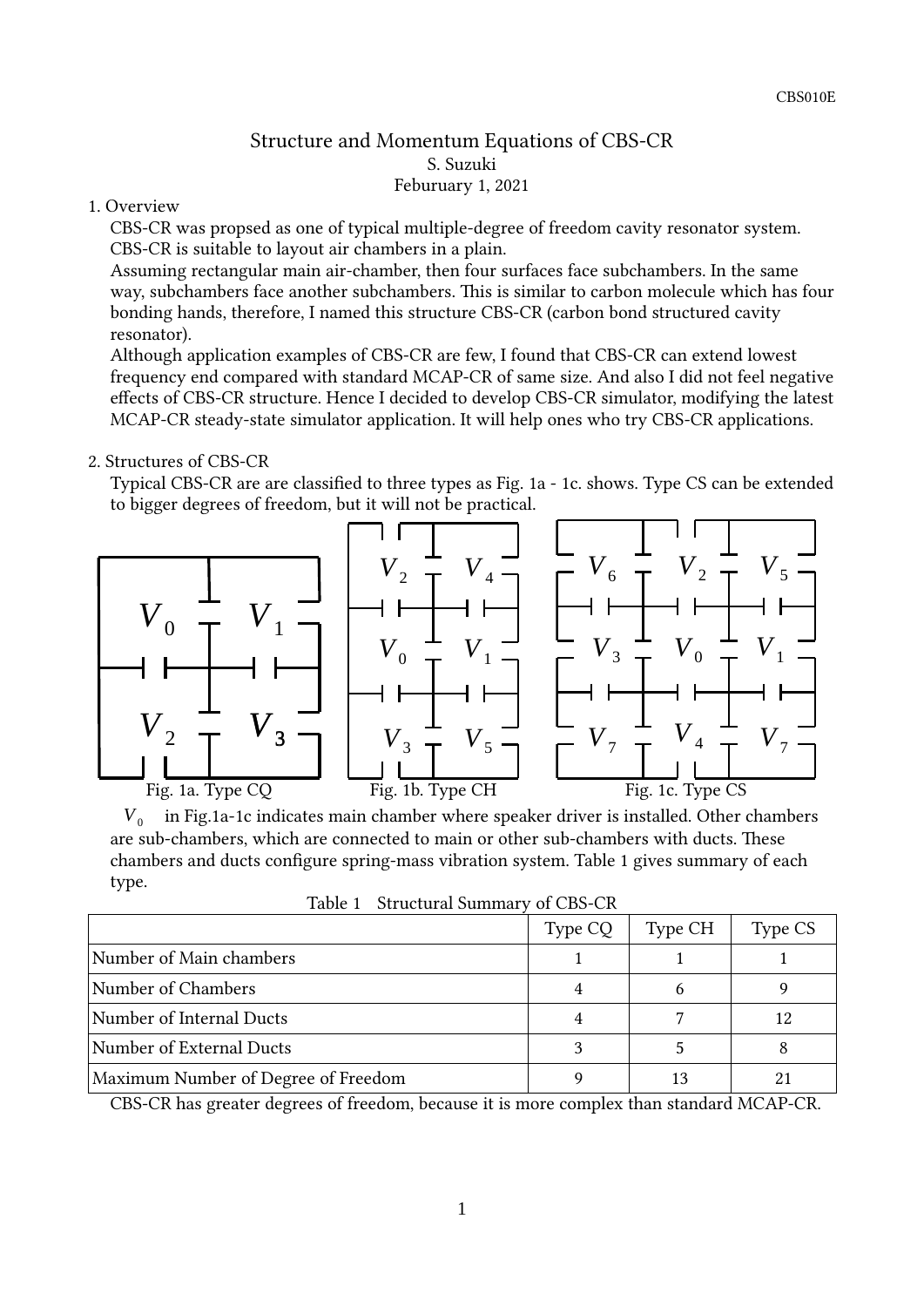#### 3. Equations of Motion of CBS-CR

Equations of motions of CBS-CR may be derived in the same manner as MCAP-CR. Refer to related white papers in the site for more details.

#### 3.1 General Form - Equations of Motion

### *M*  $\ddot{x}$  + *C*  $\dot{x}$  + *K*  $x$  = *f*

where,

- *M* mass matrix
- *C* friction coefficient matrix
- *K* stiffness matrix
- *x* displace ment vector (dot above x indicates derivative with respect to time).
- *f* external force (driving force) vector

quantity of each mass

 $m_j = \rho a_j l_j$ 

where,

- $\rho$  density of air[kg/m<sup>3</sup>]
- $a_j$  cross sectional area of each duct[m<sup>3</sup>]
- *l j* length of each duct[m]

standard stiffness of each chamber (for reference piston area)

 $k_j =$  $\gamma a_0^2 p_0$ *V j*

where,

- *y* specific heat ratio of air(=  $\frac{C_p}{C_p}$ *Cv*
- $a<sub>0</sub>$ effective piston area of the driver (reference area value) $[m^2]$

)

 $p_0$ atmospheric pressure(=101.3[kPa])

area ratio of each duct and area ratio matrix

 $r_j =$ *aj*  $a<sub>0</sub>$  $\mathbf{R}$ = $(\delta_{ij}r_j)$ 

actual stiffness matrix (for actual ducts)

 $K = R \hat{K} R$ 

where,

 $\hat{\mathbf{K}}$  standard stiffness matrix

3.2 Standard Stiffness Matrix

Standard stiffness matrices were delivered for Types CQ, CH and CS. Refer to Appendix-1 for actual matrix.

Continues to Appendix-1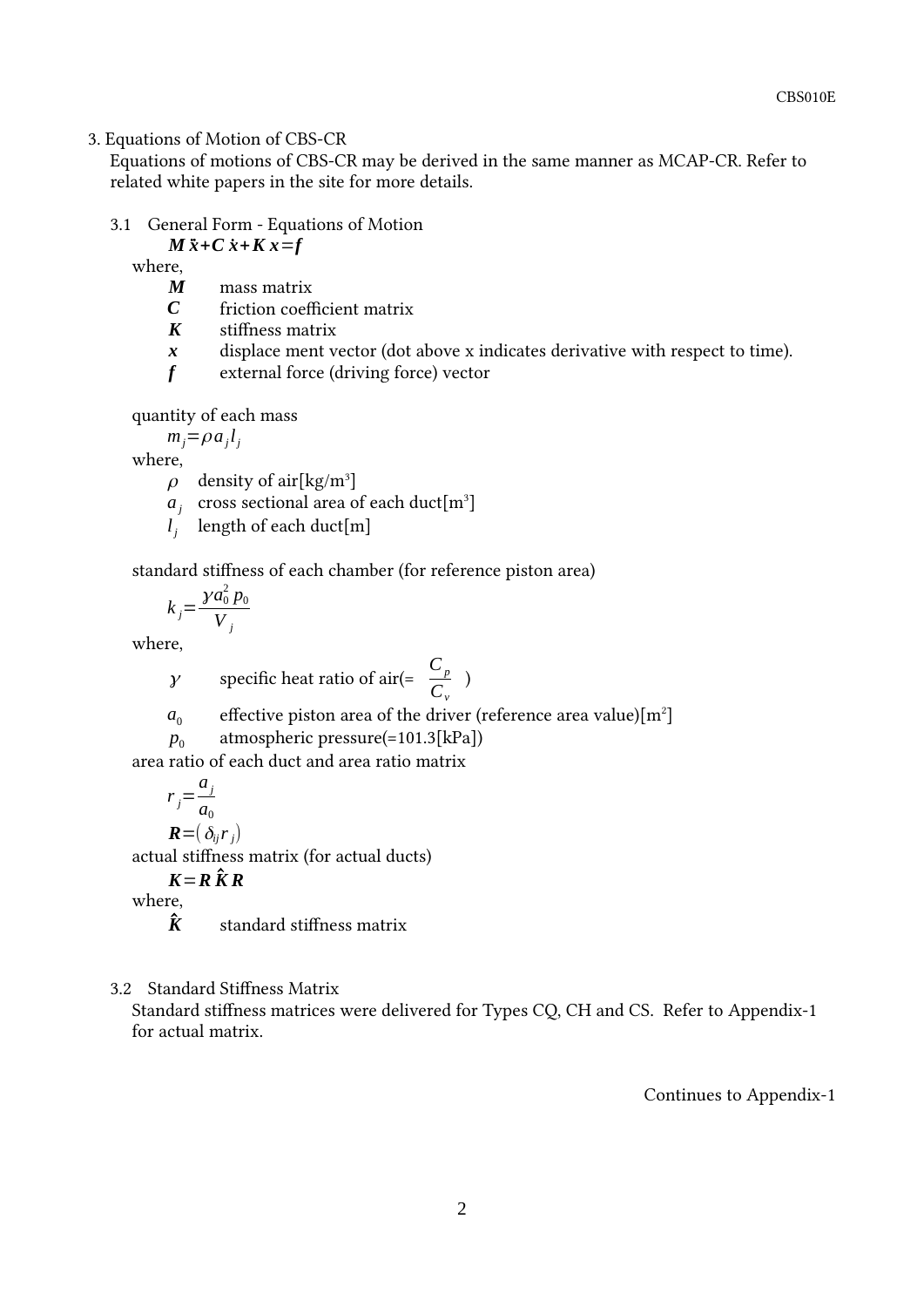## Appendix -1 Standard Stiffness Matrices of CBS-CR Types CQ, CH and CS Here are standard stiffness matrices of CBS-CR Types C, B and A. Blank cells mean zero.

Type CQ Standard Stiffness Matrix

|                  | $\mathbf{0}$          | $\mathbf{1}$ | $\boldsymbol{2}$ | 3           | $\overline{4}$                    | 5       | 6       | $7\phantom{.0}$                   |
|------------------|-----------------------|--------------|------------------|-------------|-----------------------------------|---------|---------|-----------------------------------|
| $\boldsymbol{0}$ | $k_{\mu}$ + $k_{\mu}$ | $k_0$        | $k_0$            |             |                                   |         |         |                                   |
| $\mathbf{1}$     | $k_0$                 | $k_0 + k_1$  | $k_0$            | $-k_1$      |                                   | $-k_1$  |         |                                   |
| $\sqrt{2}$       | $k_0$                 | $k_0$        | $k_0 + k_2$      |             | $-k_2$                            |         | $-k_2$  |                                   |
| 3                |                       | $-k_1$       |                  | $k_1 + k_3$ | $k_{3}$                           | $k_{1}$ |         | $-k_3$                            |
| $\overline{4}$   |                       |              | $-k_2$           | $k_{3}$     | $k_2 + k_3$                       |         | $k_{2}$ | $k_3$<br>$\overline{\phantom{a}}$ |
| 5                |                       | $-k_1$       |                  | $k_1$       |                                   | $k_1$   |         |                                   |
| 6                |                       |              | $-k_2$           |             | $k_{2}$                           |         | $k_{2}$ |                                   |
| $7\phantom{.0}$  |                       |              |                  | $-k_3$      | $k_3$<br>$\overline{\phantom{a}}$ |         |         | $k_{3}$                           |



## Type CH Standard Stiffness Matrix

|                | $\mathbf{0}$ | $\mathbf{1}$ | 2           | 3           | $\overline{4}$ | 5 <sup>5</sup> | $\sqrt{6}$  | $\overline{7}$ | $\,8\,$ | 9                                       | 10     | 11      | 12             |
|----------------|--------------|--------------|-------------|-------------|----------------|----------------|-------------|----------------|---------|-----------------------------------------|--------|---------|----------------|
| $\mathbf{0}$   | $k_u+k_0$    | $k_{0}$      | $k_0$       | $k_0$       |                |                |             |                |         |                                         |        |         |                |
| $\mathbf{1}$   | $k_0$        | $k_0 + k_1$  | $k_0$       | $k_0$       | $-k_1$         | $-k_1$         |             |                | $-k_1$  |                                         |        |         |                |
| 2              | $k_{0}$      | $k_{0}$      | $k_0 + k_2$ | $k_0$       |                |                | - $k_2$     |                |         | $\begin{vmatrix} - & k_2 \end{vmatrix}$ |        |         |                |
| $\mathfrak{Z}$ | $k_0$        | $k_{0}$      | $k_0$       | $k_0 + k_3$ |                |                |             | $-k_3$         |         |                                         | $-k_3$ |         |                |
| $\overline{4}$ |              | $-k_1$       |             |             | $k_1 + k_4$    | $k_1$          | $k_4$       |                | $k_1$   |                                         |        | - $k_4$ |                |
| $\overline{5}$ |              | $-k_1$       |             |             | $k_1$          | $k_1 + k_5$    |             | k <sub>5</sub> | $k_1$   |                                         |        |         | $-k5$          |
| 6              |              |              | $-k2$       |             | $k_4$          |                | $k_2 + k_4$ |                |         | $k_{2}$                                 |        | $-k_4$  |                |
| $\overline{7}$ |              |              |             | $-k_3$      |                | k <sub>5</sub> |             | $k_3 + k_5$    |         |                                         | $k_3$  |         | $-k5$          |
| 8              |              | $-k_1$       |             |             | $k_1$          | $k_1$          |             |                | $k_1$   |                                         |        |         |                |
| 9              |              |              | $-k2$       |             |                |                | $k_{2}$     |                |         | $k_{2}$                                 |        |         |                |
| 10             |              |              |             | $-k_3$      |                |                |             | $k_3$          |         |                                         | $k_3$  |         |                |
| 11             |              |              |             |             | $-k_4$         |                | - $k_4$     |                |         |                                         |        | $k_4$   |                |
| 12             |              |              |             |             |                | $-k5$          |             | $-k5$          |         |                                         |        |         | k <sub>5</sub> |



Fig.A-2 Numbering Rule of Type CH